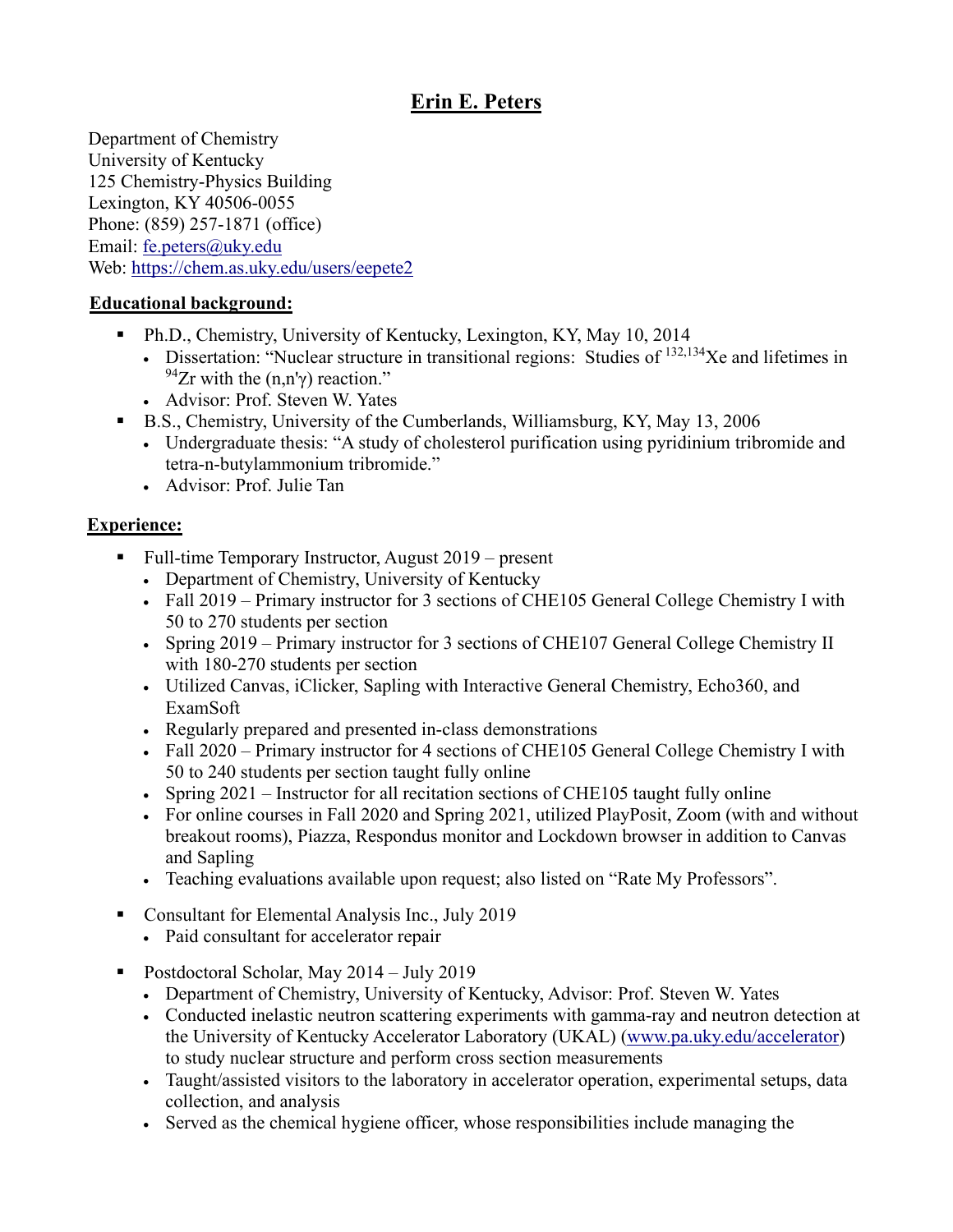chemical inventory and hazardous waste disposal

- Assisted with radiation safety measures, such as on-site training and swipe testing
- Served as web master for the UKAL site
- Participated in experiments at other facilities:
	- Coulomb excitation measurements of  $\rm ^{110}Cd$  with the EAGLE array at the Heavy Ion Laboratory of the University of Warsaw, Warsaw, Poland, June 2015
	- $\beta$ <sup>-</sup> decay of <sup>32</sup>Mg using the GRIFFIN spectrometer at TRIUMF, Vancouver, Canada, December 2015
	- Coulomb excitation of  $^{110}Pd$  using the TIGRESS and SPICE spectrometers at TRIUMF, Vancouver, Canada, June 2016
	- β decay of  $72,74$  Ge using the GRIFFIN spectrometer at TRIUMF, Vancouver, Canada, October 2017
	- Polarized photon scattering from  $58,60$ Ni at the High-Intensity Gamma-Ray Source, Duke University, Durham, NC, July 2018
	- β<sup>-</sup> decay of  $80,82$  Ge using the GRIFFIN spectrometer at TRIUMF, Vancouver, Canada, December 2018
	- Polarized photon scattering from  $74$ Ge at the High-Intensity Gamma-Ray Source, Duke University, Durham, NC, January 2019
- Part-time Instructor, January  $2015 May 2017$ , August  $2018 May 2019$ 
	- Department of Chemistry, University of Kentucky
	- Primary instructor for CHE105 General College Chemistry I, spring/fall 2015, fall 2016, 2018
	- Primary instructor for CHE107 General College Chemistry II, spring 2016, 2017, 2019
	- Taught one section each semester with 55-270 students in a freshman-level course
	- Utilized Blackboard, Piazza, TurningPoint, and MasteringChemistry
	- Attended workshops and seminars presented by the Center for the Enhancement of Learning and Teaching
- Research Assistant, May December 2007, May  $2008 -$  May  $2014$ 
	- Department of Chemistry, University of Kentucky
	- Conducted inelastic neutron scattering experiments to study nuclear structure Experimental activities included gamma-ray detection, neutron detection, and operation of High Voltage Engineering CN 7 MV Van de Graaff accelerator
	- Analyzed gamma-ray spectra to extract excitation functions, angular distributions, and Doppler-shift attenuation method lifetimes
	- Characterized sample materials by powder X-ray diffraction and scanning electron microscopy
	- Knowledgeable in Windows and Linux operating systems and Fortran, HTML, and C++ programming languages
	- Participated in experiments at other facilities:
		- Polarized photon scattering measurements on  ${}^{76}$ Ge,  ${}^{76}$ Se,  ${}^{162,164}$ Dy, at the High-Intensity Gamma-Ray Source, Duke University, Durham, NC
		- $\cdot$  <sup>94</sup>Υ β<sup>-</sup> decay using the  $8\pi$  spectrometer at TRIUMF, Vancouver, Canada
		- <sup>76</sup>Ge(p,nye<sup>-</sup>)<sup>76</sup>As at the Australian National University, Canberra, Australia
- **Participant in the Exotic Beam Summer School, July 2011** 
	- National Superconducting Cyclotron Laboratory, Michigan State Univ., East Lansing, MI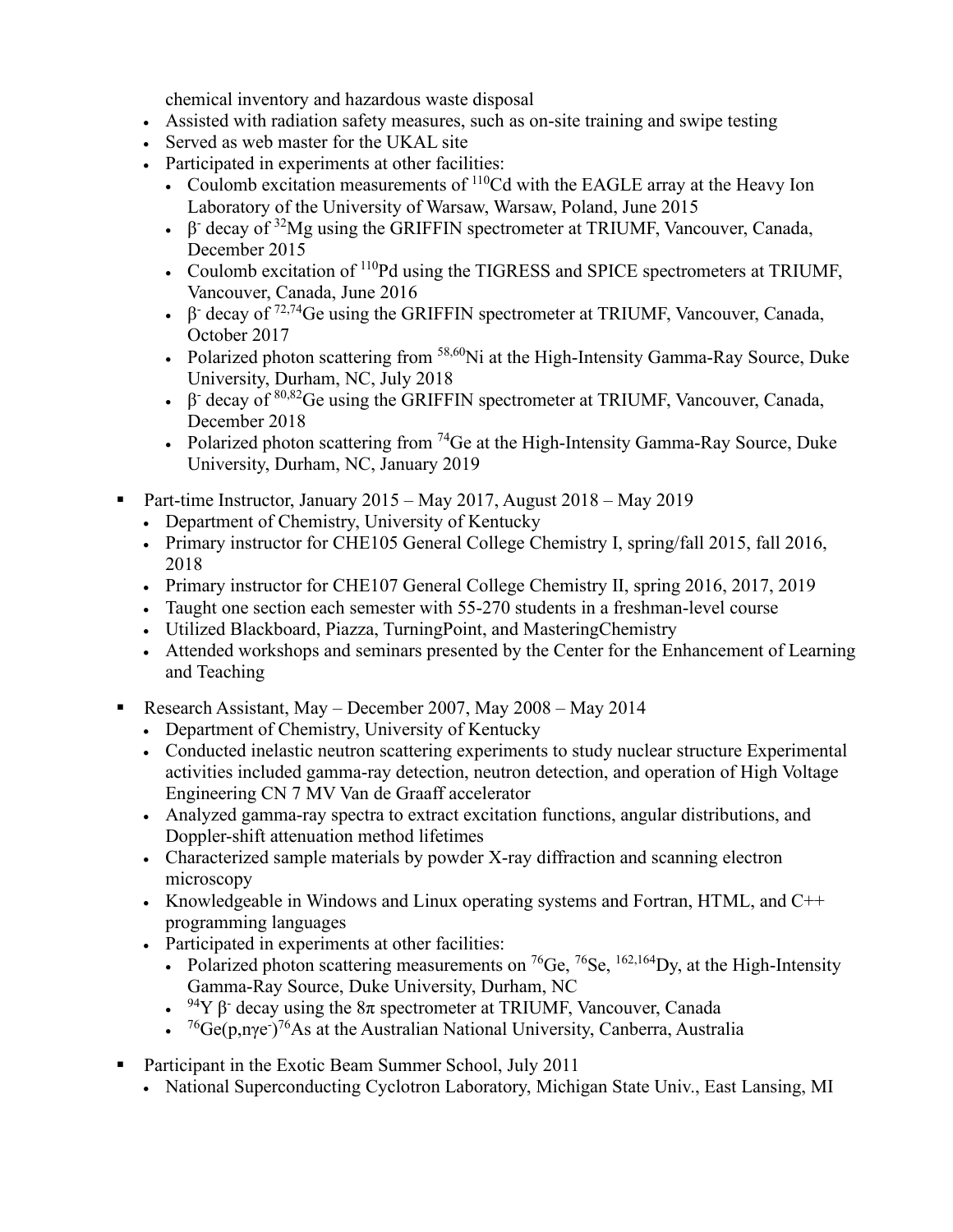- **Teaching Assistant, August 2006 May 2007, January 2007 May 2008** 
	- Department of Chemistry, University of Kentucky
	- Laboratory instructor for the upper level undergraduate analytical chemistry course, with responsibility for preparation of all materials used by the students, maintenance of instrumentation, and grading for approximately 60 students per semester
	- Experiments included gravimetric analysis, electrogravimetric analysis, titrimetric analysis, molecular fluorescence spectroscopy, and UV-visible spectroscopy
- Teaching Assistant, William Randolph Hearst Foundation Assistantship, Aug. 2004 May 2006
	- Department of Chemistry, University of the Cumberlands
	- Laboratory teaching assistant for general chemistry and analytical chemistry, with responsibility for preparation of all materials used by the students
	- Responsible for two sections of general chemistry in the fall semester, and one section of general chemistry and one section of analytical chemistry in the spring
	- 15-20 hours per week
- Tutor, August  $2002 May 2006$ 
	- Academic Resource Center, University of the Cumberlands
	- Peer tutor in chemistry and mathematics
	- 12 hours per week 2002-2004, 2 hours per week 2004-2006
- $\blacksquare$  Undergraduate Research Assistant, May July 2005
	- Summer Undergraduate Research Program, Dept. of Chemistry, Clemson University, Clemson, SC
	- Advisor: Prof. R. Kenneth Marcus
	- Project title: "Hydrophobic interaction chromatography for protein separation using polypropylene capillary-channeled polymer (C-CP™) fibers as a stationary phase."

## **Professional activities:**

- Reviewer for US National Science Foundation MRI proposal May 2019
- American Chemical Society, member since 2005
	- Member of the Division of Nuclear Chemistry and Technology (NUCL
		- Member of the Website Committee of the Division
	- Treasurer of the Lexington Section of the ACS, 2020-2021
- American Physical Society, member since 2007
	- Member of the Division of Nuclear Physics
- **Association for Research at University Nuclear Accelerators (ARUNA), member since 2013**
- Alpha Chi Sigma, professional chemistry fraternity, brother since 2015
	- Co-advisor of the Alpha Gamma Chapter, April 2017 present
	- Leader of the Bluegrass Professional Group, June 2018 2020

## **Honors and awards:**

- University of Kentucky, Department of Chemistry Outstanding Research Award, 2014
	- Awarded to one graduate student per academic year based on research accomplishments
- University of Kentucky, Department of Chemistry 100% Plus Award, 2009 and 2011
	- Awarded to one graduate student per academic year who is described as going above and beyond the activities of a typical graduate student, *e.g.,* community outreach, service to the department, *etc*.
- University of the Cumberlands, Department of Chemistry Outstanding Senior, 2006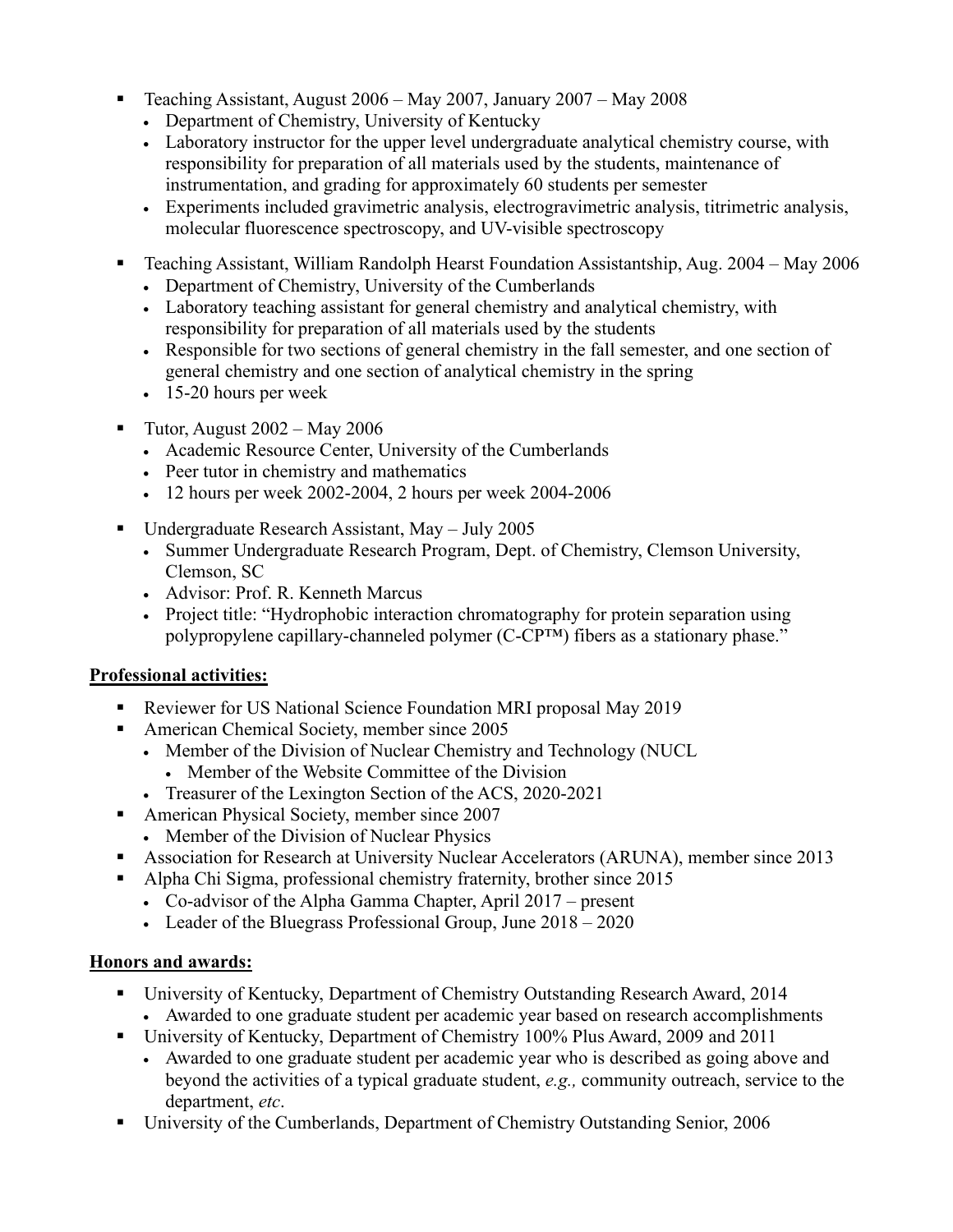- Who's Who Among American Colleges and Universities, 2005 and 2006
- Algernon Sydney Sullivan Foundation scholarship, 2005-2006
- University of the Cumberlands Presidential scholarship, 2002-2006
- A.T. Siler Memorial award, University of the Cumberlands, 2005
	- Granted to one female member of the junior class based on academic achievement and service to the university and community
- Gamma Sigma Epsilon, Chemistry honor society (Grand Alchemist Zeta Gamma Chapter, 2005)
- Sigma Pi Sigma, Physics honor society (Secretary Chapter #469, 2005)
- Kappa Mu Epsilon, Mathematics honor society

## **Departmental activities:**

- Chemistry Alumni Board, member 2014-present
- Chemistry Graduate Student Association (ChemGSA) President 2010-2012, Vice President 2009-2010, Secretary 2007-2009
- ChemGSA represents the graduate students, and acts as a bridge between students, faculty, and staff. The association addresses any questions and concerns which may arise and is involved in many departmental activities.
- Graduate Student Congress Chemistry Department Representative 2009-2010
- The Congress is a University-wide organization which addresses issues relevant to all graduate students and serves as a bridge between the graduate student body and the University administration.
- Graduate student representative 2010-2012 to the Graduate Program Committee, which addresses issues relevant to graduate education
- Graduate student representative 2010 to the Chair Search Committee, which was formed to gather information from faculty, staff, and students concerning the appointment of a new department chair and provide recommendations to the Associate Dean of the College of Arts & **Sciences**
- Graduate student representative 2009-2010 to the Publicity and Awards Committee, which addresses public relations as well as nominations for faculty and staff for University- or higherlevel awards
- Graduate student representative 2008-2009 to the Graduate Recruiting Committee, which recruits new graduate students to the program and organizes a visitation weekend for prospective students
- Graduate student representative 2007-2008 to the Undergraduate Program Committee, which addresses issues relevant to undergraduate education

## **Outreach activities:**

- Organized and participated in demonstration shows at local elementary, middle, and high schools
- Coordinated our demonstrations with middle school Core Content for Science Assessment as defined by the Kentucky Department of Education's Academic Expectations for Science
- Served as the departmental graduate student outreach coordinator from 2009-2010
- In 2009, coordinated an on-campus demonstration show for National Chemistry Week which was open to the community and has become an annual event
- Served as a judge for undergraduate poster competitions and elementary school science fairs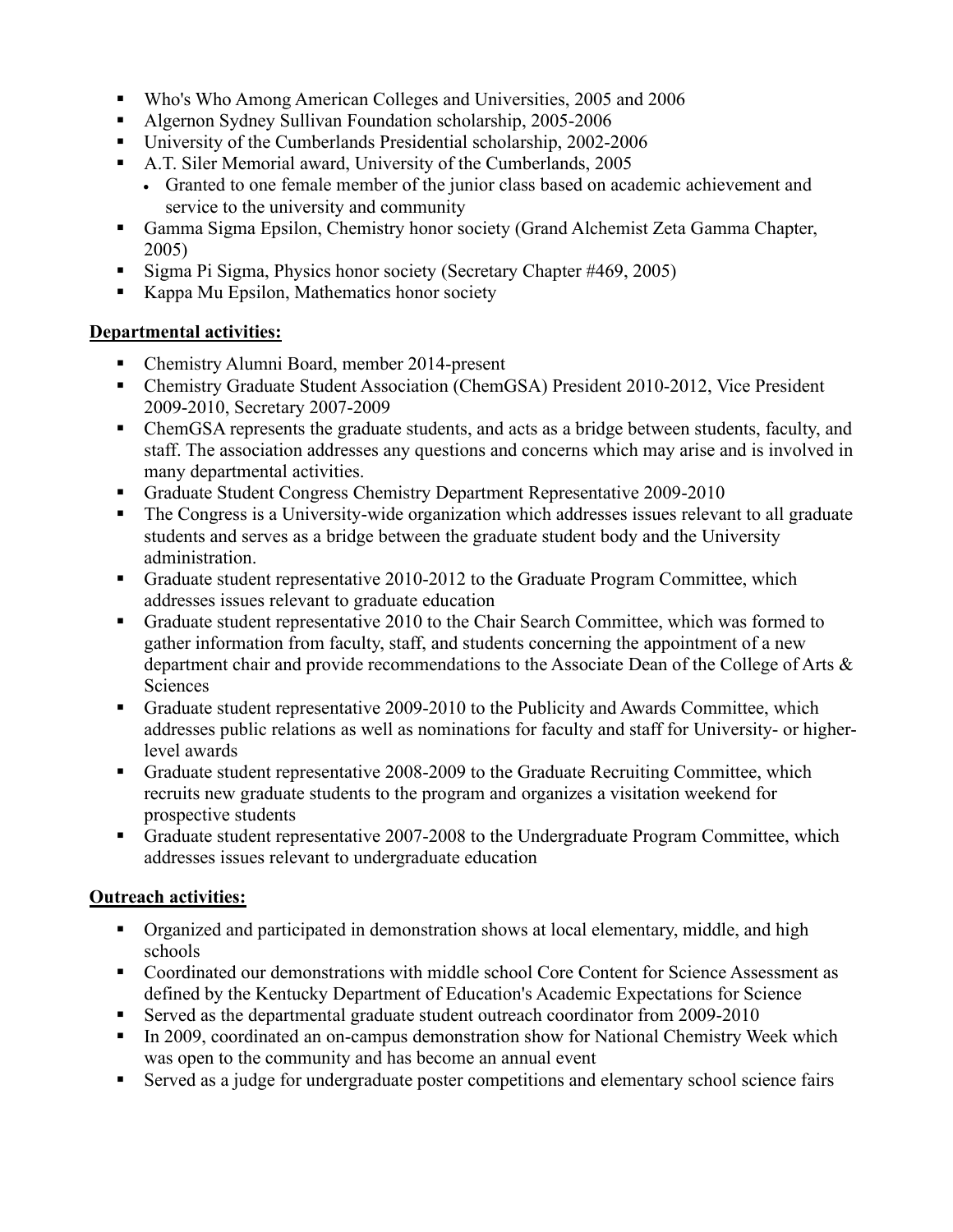#### **Peer-reviewed publications:**

- 1. "Probing the nuclear structure of candidates for neutrinoless double-beta decay with fast neutrons." S. W. Yates, S. Mukhopadhyay, B. P. Crider, E. E. Peters and A. P. D. Ramirez, J. Phys. Conf. Series **1643** 012163 (2020).
- 2. "Spectroscopic study of <sup>47</sup>Ca from the  $\beta^-$  decay of <sup>47</sup>K." J. K. Smith, A. B. Garnsworthy, J. L. Pore, C. Andreoiu, A. D. MacLean, A. Chester, Z. Beadle, G. C. Ball, P. C. Bender, V. Bildstein, R. Braid, A. Diaz Varela, R. Dunlop, L. J. Evitts, P. E. Garrett, G. Hackman, S. V. Ilyushkin, B. Jigmeddorj, K. Kuhn, A. T. Laffoley, K. G. Leach, D. Miller, W. J. Mills, W. Moore, M. Moukaddam, B. Olaizola, E. E. Peters, A. J. Radich, E. T. Rand, F. Sarazin, C. E. Svensson, S. J. Williams, and S. W. Yates, Phys. Rev. C **102**, 054314 (2020).
- 3. "Absence of Low-Energy Shape Coexistence in 80Ge: The Nonobservation of a Proposed Excited  $0^+$ <sub>2</sub> Level at 639 keV." F. H. Garcia, C. Andreoiu, G. C. Ball, A. Bell, A. B. Garnsworthy, F. Nowacki, C. M. Petrache, A. Poves, K. Whitmore, F. A. Ali, N. Bernier, S. S. Bhattacharjee, M. Bowry, R. J. Coleman, I. Dillmann, I. Djianto, A. M. Forney, M. Gascoine, G. Hackman, K. G. Leach, A. N. Murphy, C. R. Natzke, B. Olaizola, K. Ortner, E. E. Peters, M. M. Rajabali, K. Raymond, C. E. Svensson, R. Umashankar, J. Williams, and D. Yates, Phys. Rev. Lett. **125**, 172501 (2020).
- 4. "Photo response of 164Dy." O. Papst, V. Werner, J. Isaak, N. Pietralla, T. Beck, C. Bernards, M. Bhike, N. Cooper, B. P. Crider, U. Friman-Gayer, J. Kleemann, Krishichayan, B. Löher, F. Naqvi, E. E. Peters, F. M. Prados-Estévez, R. S. Ilieva, T. J. Ross, D. Savran, W. Tornow, and J. R. Vanhoy, Phys. Rev. C **102**, 034323 (2020).
- 5. "Δ*K*=0 M1 Excitation Strength of the Well-Deformed Nucleus 164Dy from K Mixing." T. Beck, V. Werner, N. Pietralla, M. Bhike, N. Cooper, U. Friman-Gayer, J. Isaak, R. V. Jolos, J. Kleemann, Krishichayan, O. Papst, W. Tornow, C. Bernards, B. P. Crider, R. S. Ilieva, B. Löher, C. Mihai, F. Naqvi, S. Pascu, E. E. Peters, F. M. Prados-Estevez, T. J. Ross, D. Savran, J. R. Vanhoy, and A. Zilges, Phys. Rev. Lett. 125, 092501 (2020).
- 6. "Quadrupole Deformation of 110Cd Studied with Coulomb Excitation." K. Wrzosek-Lipska, L. Próchniak, P.E. Garrett, S.W. Yates, J.L. Wood, P.J. Napiorkowski, T. Abraham, J.M. Allmond , F.L. Bello Garrote, H. Bidaman, V. Bildstein, C. Burbadge, M. Chiari, A. Diaz Varela, D.T. Doherty, S. Dutt, K. Hadynska-Klek, M. Hlebowicz, J. Iwanicki, B. Jigmeddorj, M. Kisielinski, M. Komorowska, M. Kowalczyk, R. Kumar, T. Marchlewski, M. Matejska-Minda, B. Olaizola, F. Oleszczuk, M. Palacz, E. Pasquali, E.E. Peters, M. Rocchini, E. Sahin, M. Saxena, J. Srebrny, A. Tucholski, Acta Physica Polonica B **51**, 789 (2020).
- 7. "Firm spin and parity assignments for high-lying, low-spin levels in stable Si isotopes." J. Sinclair, M. Scheck, S. W. Finch, Krishichayan, U. Friman-Gayer, W. Tornow, G. Battaglia, T. Beck, R. Chapman, M. M. R. Chishti, Ch. Fransen, R. Gonzales, E. Hoemann, J. Isaak, R. V. F. Janssens, D. A. Jaroszynski, S. Johnson, M. D. Jones, J. M. Keatings, N. Kelly, J. Kleemann, D. Little, B. Löher, K. R. Mashtakov, M. Müscher, D. O'Donnell, O. Papst, E. E. Peters, D. Savran, M. Schilling, R. Schwengner, P. Spagnoletti, M. Spieker, V. Werner, J. Wilhelmy, O. Wieland, S. W. Yates & A. Zilges, The European Physical Journal A **56**, 105 (2020).
- 8. "Relevance of the Nuclear Structure of the Stable Ge Isotopes to the Neutrino-less Double-Beta Decay of <sup>76</sup>Ge." S. W. Yates, E. E. Peters, B. P. Crider, S. Mukhopadhya, and A. P. D. Ramirez, EPJ Web of Conferences **232**, 04011 (2020).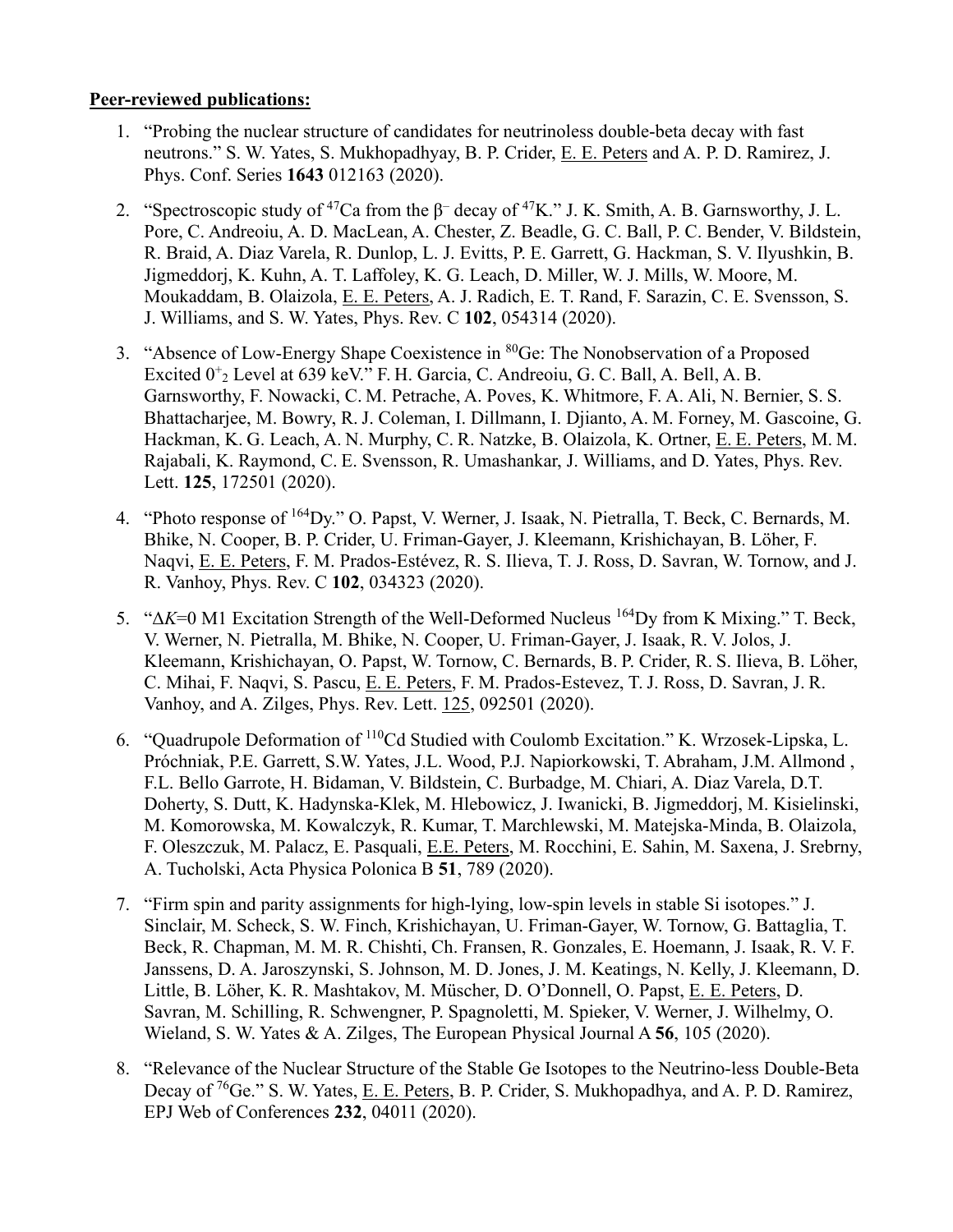- 9. "Detailed spectroscopy of <sup>46</sup>Ca: A study of the β<sup>-</sup> decay of <sup>46</sup>K." J. L. Pore, C. Andreoiu, J. K. Smith, A. D. MacLean, A. Chester, J. D. Holt, G. C. Ball, P. C. Bender, V. Bildstein, R. Braid, A. Diaz Varela, R. Dunlop, L. J. Evitts, A. B. Garnsworthy, P. E. Garrett, G. Hackman, S. V. Ilyushkin, B. Jigmeddorj, K. Kuhn, P. Kunz, A. T. Laffoley, K. G. Leach, D. Miller, W. J. Mills, W. Moore, M. Moukaddam, L. N. Morrison, B. Olaizola, E. E. Peters, A. J. Radich, E. T. Rand, F. Sarazin, D. Southall, C. E. Svensson, S. J. Williams, and S. W. Yates, Phys. Rev. C **100**, 054327 (2019).
- 10. "Undergraduate education at the University of Kentucky accelerator laboratory." A. P. D. Ramirez, B. Alemayehu, J. Lowrie, S. F. Hicks, J. R. Vanhoy, M. T. McEllistrem, S. Mukhopadhyay, E. E. Peters, and S. W. Yates, AIP Conference Proceedings **2160**, 050022 (2019).
- 11. "Conceptual design and first results for a neutron detector with interaction localization capabilities." J. Heideman, D. Pérez-Loureiro, R. Grzywacz, C.R. Thornsberry, J. Chan, L.H. Heilbronn, S.K. Neupane, K. Schmitt, M.M. Rajabali, A.R. Engelhardt, C.W. Howell, L.D. Mostella, J.S. Owens, S.C. Shadrick, E.E. Peters, A.P.D. Ramirez, S.W. Yates, K. Vaigneur, Nucl. Instrum. Meth. Phys. Res. A **946**, 162528 (2019).
- 12. "Emerging collectivity from the nuclear structure of  $^{132}$ Xe: Inelastic neutron scattering studies and shell-model calculations." E.E. Peters, A.E. Stuchbery, A. Chakraborty, B.P. Crider, S.F. Ashley, A. Kumar, M.T. McEllistrem, F.M. Prados-Estévez, and S.W. Yates, Phys. Rev. C **99**, 064321 (2019).
- 13. "*E0* strength in the stable Ni isotopes." L.J. Evitts, A.B. Garnsworthy, T. Kibédi, J. Smallcombe, M.W. Reed, A.E. Stuchbery, G.J. Lane, T.K. Eriksen, A. Akber, B. Alshahrani, M. de Vries, M.S.M. Gerathy, J.D. Holt, B.Q. Lee, B.P. McCormick, A.J. Mitchell, M. Moukaddam, S. Mukhopadhyay, N. Palalani, T. Palazzo, E.E. Peters, A.P.D. Ramirez, T. Tornyi, and S.W. Yates, Phys. Rev. C **99**, 024306 (2019).
- 14. "Inelastic neutron scattering studies of <sup>76</sup>Se." S. Mukhopadhyay, B.P. Crider, B.A. Brown, A. Chakraborty, A. Kumar, M.T. McEllistrem, E.E. Peters, F.M. Prados-Estévez, and S.W. Yates, Phys. Rev. C **99**, 014313 (2019).
- 15. "The GRIFFIN facility for Decay-Spectroscopy studies at TRIUMF-ISAC." A.B. Garnsworthy, C.E. Svensson, M. Bowry, R. Dunlop, A.D. MacLean, B. Olaizola, J.K. Smith, F.A. Ali, C. Andreoiu, J.E. Ash, W.H. Ashfield, G.C. Ball, T. Ballast, C. Bartlett, Z. Beadle, P.C. Bender, N. Bernier, S.S. Bhattacharjee, H. Bidaman, V. Bildstein, D. Bishop, P. Boubel, R. Braid, D. Brennan, T. Bruhn, C. Burbadge, A. Cheeseman, A. Chester, R. Churchman, S. Ciccone, R. Caballero-Folch, D.S. Cross, S. Cruz, B. Davids, A. Diaz Varela, I. Dillmann, M.R. Dunlop, L.J. Evitts, F.H. Garcia, P.E. Garrett, S. Georges, S. Gillespie, R. Gudapati, G. Hackman, B. Hadinia, S. Hallam, J. Henderson, S.V. Ilyushkin, B. Jigmeddorj, A.I. Kilic, D. Kisliuk, R. Kokke, K. Kuhn, R. Krüken, M. Kuwabara, A.T. Laffoley, R. Lafleur, K.G. Leach, J.R. Leslie, Y. Linn, C. Lim, E. MacConnachie, A.R. Mathews, E. McGee, J. Measures, D. Miller, W.J. Mills, W. Moore, D. Morris, L.N. Morrison, M. Moukaddam, C.R. Natzke, K. Ortner, E. Padilla-Rodal, O. Paetkau, J. Park, H.P. Patel, C.J. Pearson, E. Peters, E.E. Peters, J.L. Pore, A.J. Radich, M.M. Rajabali, E.T. Rand, K. Raymond, U. Rizwan, P. Ruotsalainen, Y. Saito, F. Sarazin, B. Shaw, J. Smallcombe, D. Southall, K. Starosta, M. Ticu, E. Timakova, J. Turko, R. Umashankar, C. Unsworth, Z.M. Wang, K. Whitmore, S. Wong, S.W. Yates, E.F. Zganjar, T. Zidar, Nucl. Instrum. Meth. Phys. Res. A **918**, 9 (2019).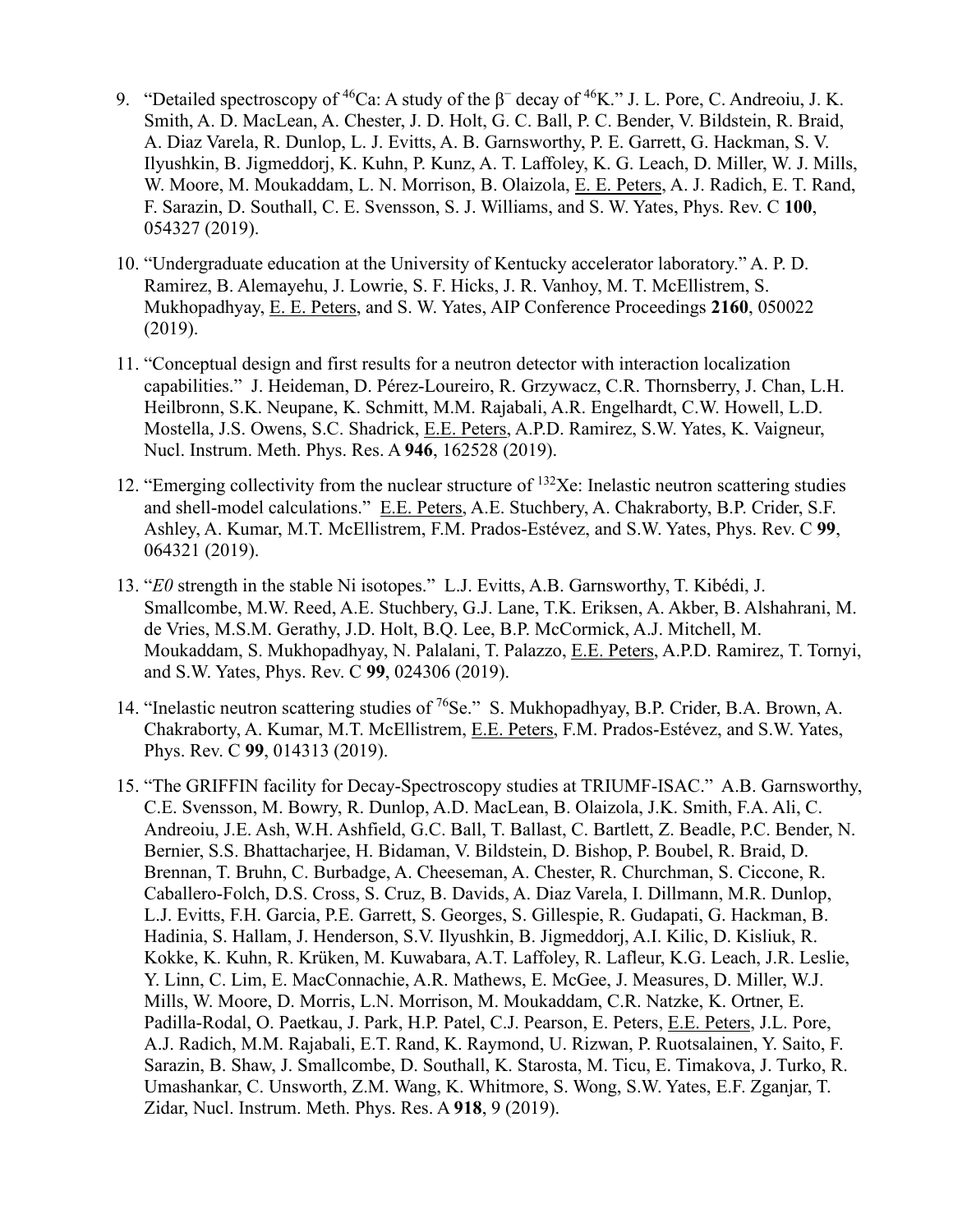- 16. "E0 transition strengths in 110Pd." J. Smallcombe, J. Berean-Dutcher, M. Moukaddam, A.B. Garnsworthy, C. Andreoiu, R. Caballero-Folch, T.E. Drake, L.J. Evitts, G. Hackman, J. Henderson, A. Kurkjian, B. Olaizola, E.E. Peters, D. Southall, P. Ruotsalainen, C.E. Svensson, M. Wiens, S.W. Yates, and T. Zidar, Eur. Phys. J. A **54**, 165 (2018).
- 17. "Seniority structure of <sup>136</sup>Xe<sub>82</sub>." E. E. Peters, P. Van Isacker, A. Chakraborty, B. P. Crider, A. Kumar, S. H. Liu, M. T. McEllistrem, C. V. Mehl, F. M. Prados-Estévez, T. J. Ross, J. L. Wood, and S. W. Yates, Phys. Rev. C **98**, 034302 (2018).
- 18. "In-beam internal conversion electron spectroscopy with the SPICE detector." M. Moukaddam, J. Smallcombe, L.J. Evitts, A.B. Garnsworthy, C. Andreoiu, G.C. Ball, J. Berean-Dutcher, D. Bishop, C. Bolton, R. Caballero-Folch, M. Constable, D.S. Cross, T.E. Drake, R. Dunlop, P.E. Garrett, S. Georges, G. Hackman, S. Hallam, J. Henderson, R. Henderson, R. Krücken, L. Kurchaninov, A. Kurkjian, B. Olaizola, E. O'Sullivan, P. Lu, J. Park, E.E. Peters, J.L. Pore, E.T. Rand, P. Ruotsalainen, J.K. Smith, D. Southall, M. Spencer, C.E. Svensson, M. Wiens, M. Williams, S.W. Yates, T. Zidar, Nucl. Instrum. Meth. Phys. Res. A **905**, 180 (2018).
- 19. "Probing the structure of the stable Xe isotopes with inelastic neutron scattering." E.E. Peters, T.J. Ross, B.P. Crider, and S.W. Yates, EPJ Web of Conferences **178**, 02028 (2018).
- 20. "54Fe neutron elastic and inelastic scattering differential cross sections from 2–6 MeV." J.R. Vanhoy, S.H. Liu, S.F. Hicks, B.M. Combs, B.P. Crider, A.J. French, E.A. Garza, T. Harrison, S.L. Henderson, T.J. Howard, M.T. McEllistrem, S. Nigam, R.L. Pecha, E.E. Peters, F.M. Prados-Estévez, A.P.D. Ramirez, B.G. Rice, T.J. Ross, Z.C. Santonil, L.C. Sidwell, J.L. Steves, B.K. Thompson, S.W. Yates, Nucl. Phys. A **972**, 107 (2018).
- 21. "Identification of significant E0 strength in the  $2^2 \rightarrow 2^1$  transitions of <sup>58,60,62</sup>Ni." L.J. Evitts, A.B. Garnsworthy, T. Kibédi, J. Smallcombe, M.W. Reed, B.A. Brown, A.E. Stuchbery, G.J. Lane, T.K. Eriksen, A. Akber, B. Alshahrani, M. de Vries, M.S.M. Gerathy, J.D. Holt, B.Q. Lee, B.P. McCormick, A.J. Mitchell, M. Moukaddam, S. Mukhopadhyay, N. Palalani, T. Palazzo, E.E. Peters, A.P.D. Ramirez, S.R. Stroberg, T. Tornyi, S.W. Yates, Phys. Lett. B **779**, 396 (2018).
- 22. "Opportunities for Undergraduate Research in Nuclear Physics." S. F. Hicks, T. D. Nguyen, D. T. Jackson, S. G. Block, S. T. Byrd, M. T. Nickel, J. R. Vanhoy, E. E. Peters, A. P. D. Ramirez, M. T. McEllistrem, S. Mukhopadhyay, and S. W. Yates, Physcs. Proc. **90**, 323 (2017).
- 23. "Level lifetimes and the structure of 134Xe from inelastic neutron scattering." E.E. Peters, A. Chakraborty, B.P. Crider, S.F. Ashley, E. Elhami, S.F. Hicks, A. Kumar, M.T. McEllistrem, S. Mukhopadhyay, J.N. Orce, F.M. Prados-Estévez, S.W. Yates, Phys. Rev. C **96**, 014313 (2017).
- 24. "Lifetime measurements of low-spin negative-parity levels in <sup>160</sup>Gd." S. R. Lesher, C. Casarella, A. Aprahamian, L. M. Robledo, B. P. Crider, R. Ikeyama, I. R. Marsh, M. T. McEllistrem, E. E. Peters, F. M. Prados-Estévez, M. K. Smith, Z. R. Tully, J. R. Vanhoy, and S. W. Yates, Phys. Rev. C **95**, 064309 (2017).
- 25. "Neutron scattering cross section measurements for <sup>56</sup>Fe." A. P. D. Ramirez, J. R. Vanhoy, S. F. Hicks, M. T. McEllistrem, E. E. Peters, S. Mukhopadhyay, T. D. Harrison, T. J. Howard, D. T. Jackson, P. D. Lenzen, T. D. Nguyen, R. L. Pecha, B. G. Rice, B. K. Thompson, and S. W. Yates, Phys. Rev. C **95**, 064605 (2017).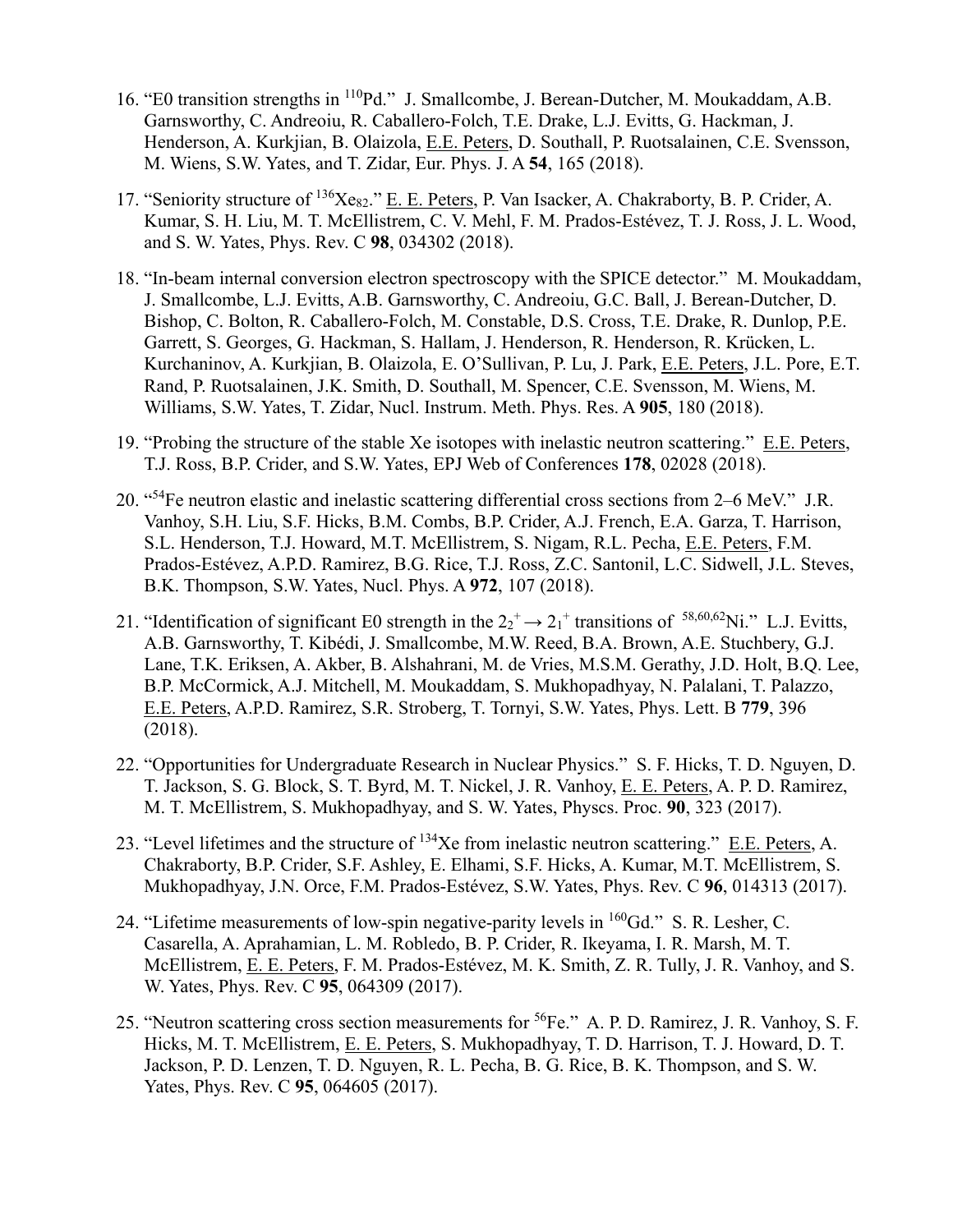- 26. "Collective quadrupole behavior in <sup>106</sup>Pd." F. M. Prados-Estévez, E. E. Peters, A. Chakraborty, M. G. Mynk, D. Bandyopadhyay, N. Boukharouba, S. N. Choudry, B. P. Crider, P. E. Garrett, S. F. Hicks, A. Kumar, S. R. Lesher, C. J. McKay, M. T. McEllistrem, S. Mukhopadhyay, J. N. Orce, M. Scheck, J. R. Vanhoy, J. L. Wood, and S. W. Yates, Phys. Rev. C **95**, 034328 (2017).
- 27. "Nuclear structure of  $76$ Ge from inelastic neutron scattering measurements and shell model calculations." S. Mukhopadhyay, B. P. Crider, B. A. Brown, S. F. Ashley, A. Chakraborty, A. Kumar, M. T. McEllistrem, E. E. Peters, F. M. Prados-Estévez, and S. W. Yates, Phys. Rev. C **95**, 014327 (2017).
- 28. "Inelastic neutron scattering cross section measurements for  $^{134,136}$ Xe of relevance to neutrinoless double-β decay searches." E. E. Peters, T. J. Ross, S. H. Liu, M. T. McEllistrem, and S. W. Yates, Phys. Rev. C 95, 014325 (2017).
- 29. " $0^+$  states in <sup>130,132</sup>Xe: A search for E(5) behavior." E. E. Peters, T. J. Ross, S. F. Ashley, A. Chakraborty, B. P. Crider, M. D. Hennek, S. H. Liu, M. T. McEllistrem, S. Mukhopadhyay, F. M. Prados-Estévez, A. P. D. Ramirez, J. S. Thrasher, and S. W. Yates, Phys. Rev. C **94**, 024313 (2016).
- 30. "E0 transitions in 106Pd: Implications for Shape Coexistence." E. E. Peters, F. M. Prados-Estévez, A. Chakraborty, M. G. Mynk, D. Bandyopadhyay, N. Boukharouba, S. N. Choudry, B. P. Crider, P. E. Garrett, S. F. Hicks, A. Kumar, S. R. Lesher, C. J. McKay, M. T. McEllistrem, S. Mukhopadhyay, J. N. Orce, M. Scheck, J. R. Vanhoy, J. L. Wood, and S. W. Yates, Eur. Phys. J. A **52,** 96 (2016).
- 31. "Measurements of response functions of EJ-299-33A plastic scintillator for fast neutrons." J. Hartman, A. Barzilov, E. E. Peters, and S. W. Yates, Nucl. Instrum. Meth. Phys. Res. A **804**, 137-143 (2015).
- 32. "Inelastic neutron scattering cross sections for  ${}^{76}$ Ge relevant to background in neutrinoless double-β decay experiments." B.P. Crider, E.E. Peters, J.M. Allmond, M.T. McEllistrem, F.M. Prados-Estévez, T.J. Ross, J.R. Vanhoy, and S.W. Yates, Phys. Rev. C **92**, 034310 (2015).
- 33. "Collectivity of 0+ states in 160Gd." S. R. Lesher, C. Casarella, A. Aprahamian, B. P. Crider, R. Ikeyama, I. R. Marsh, M. T. McEllistrem, E. E. Peters, F. M. Prados-Estévez, M. K. Smith, Z. R. Tully, J. R. Vanhoy, and S. W. Yates, Phys. Rev. C **91**, 054317 (2015).
- 34. "Neutron Scattering Differential Cross Sections on <sup>23</sup>Na from 1.5 to 4.5 MeV." J.R. Vanhoy, S.F. Hicks, A. Chakraborty, B.R. Champine, B. Combs, B.P. Crider, L.J. Kersting, A. Kumar, C.J. Lueck, S.H. Liu, P.J. McDonough, M.T. McEllistrem, E.E. Peters, F.M. Prados-Estévez, L.C. Sidwell, A. Sigillito, D.W. Watts, and S.W. Yates, Nucl. Phys. A **939**, 121–140 (2015).
- 35. "DESCANT and β-delayed neutron measurements at TRIUMF." V. Bildstein, P.E. Garrett, S.F. Ashley, G.C. Ball, L. Bianco, D. Bandyopadhyay, J. Bangay, B.P. Crider, G. Demand, G. Deng, I. Dillmann, A. Finlay, A.B. Garnsworthy, G. Hackman, B. Hadinia, R. Krücken, K.G. Leach, J-P. Martin, M.T. McEllistrem, C.J. Pearson, E.E. Peters, F.M. Prados-Estévez, A. Radich, F. Sarazin, C. Sumithrarachchi, C.E. Svensson, J.R. Vanhoy, J. Wong, and S.W. Yates, EPJ Web of Conferences **93**, 07005 (2015).
- 36. "Inelastic Neutron Scattering Studies of <sup>76</sup>Se and <sup>76</sup>Ge Relevant to Neutrinoless Double-β Decay." B.P. Crider, J.M. Allmond, M.T. McEllistrem, E.E. Peters, F.M. Prados-Estévez, T.J. Ross, J.R. Vanhoy, and S.W. Yates, EPJ Web of Conferences **93**, 05001 (2015).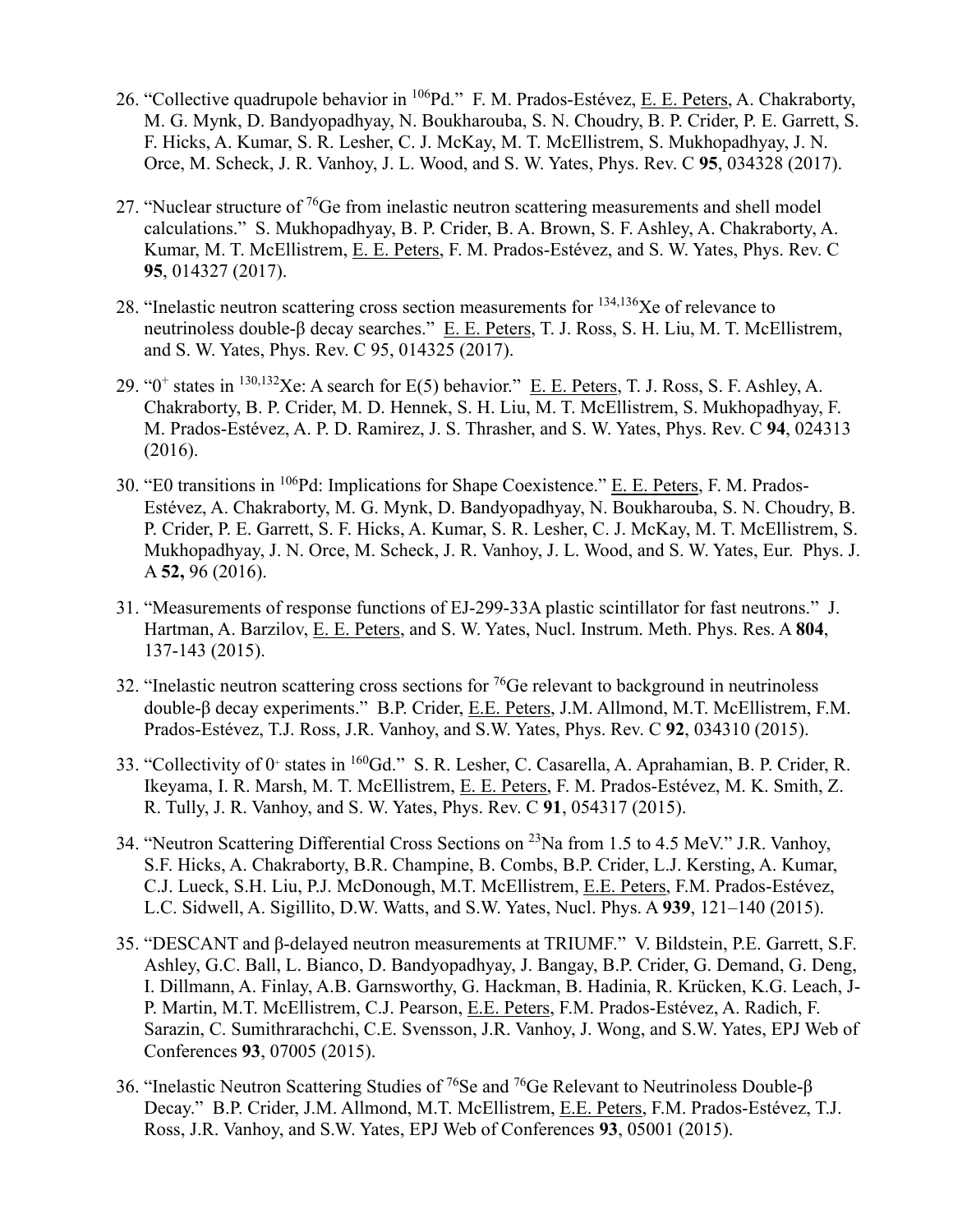- 37. "The Neutron Time-of-Flight Cross Section Program at the University of Kentucky Adventures in Analysis II." J.R. Vanhoy, S.F. Hicks, B.P. Crider, A.J. French, E.A. Garza, S.L. Henderson, T.J. Howard, S.H. Liu, S. Nigam, L. Pecha, E.E. Peters, F.M. Prados-Estévez, M.T. McEllistrem, B.G. Rice, T.J. Ross, Z.C. Santonil, L.C. Sidwell, J.L. Steves, and S.W. Yates, EPJ Web of Conferences **93**, 02014 (2015).
- 38. "Elastic and Inelastic Neutron Scattering on 54,56Fe." S. F. Hicks, J. R. Vanhoy, A. J. French, S. L. Henderson, T. J. Howard, R. L. Pecha, Z. C. Santonil, B.P. Crider, S. Liu, M.T. McEllistrem, E.E. Peters, F.M. Prados-Estévez, T.J. Ross, and S.W. Yates, EPJ Web of Conferences **93**, 02002 (2015).
- 39. "Dipole strength distributions from HIGS Experiments." V. Werner, N. Cooper, P.M. Goddard, P. Humby, R.S. Ilieva, G. Rusev, J. Beller, C. Bernards, B.P. Crider, J. Isaak, J.H. Kelley, E. Kwan, B. Löher, E.E. Peters, N. Pietralla, C. Romig, D. Savran, M. Scheck, A.P. Tonchev, W. Tornow, S.W. Yates, and M. Zweidinger, EPJ Web of Conferences **93**, 01031 (2015).
- 40. "Inelastic neutron scattering studies of  $^{132,134}$ Xe: Elucidating structure in a transitional region and possible interferences for 0νββ searches." E.E. Peters, T.J. Ross, A. Chakraborty, B.P. Crider, A. Kumar, M.T. McEllistrem, F.M. Prados-Estévez, and S.W. Yates, EPJ Web of Conferences **93**, 01027 (2015).
- 41. "No-Spin States' and Low-Lying Structures in <sup>130</sup>Xe and <sup>136</sup>Xe." T.J. Ross, E.E. Peters, A. Chakraborty, B.P. Crider, A. Kumar, S.H. Liu, M.T. McEllistrem, F.M. Prados-Estévez, J.R. Vanhoy, and S.W. Yates, EPJ Web of Conferences **93**, 01010 (2015).
- 42. "Undergraduate Measurements of Neutron Cross Sections." S. F. Hicks, J. R. Vanhoy, A. J. French, Z. C. Santonil, B. P. Crider, E. E. Peters, M. T. McEllistrem, F. M. Prados-Estévez, T. J. Ross, and S.W. Yates, Physcs. Proc. **66**, 641-648 (2015).
- 43. "A Study of Measured Neutron Elastic Differential Neutron Cross Sections for <sup>23</sup>Na." A. Kumar, M. Balasubramanian, A. Chakraborty, B.P. Crider, S.F. Hicks, C. Karthikraj, L. J. Kersting, C.J. Luke, P. J. McDonough, M.T. McEllistrem, E.E. Peters, F.M. Prados-Estévez, A. J. Sigillito, M.M. Upadhyay, J.R. Vanhoy, and S.W. Yates, J. Radioanal. Nucl. Chem. **302**, 1043-1047, (2014).
- 44. "The DEuterated SCintillator Array for Neutron Tagging: A neutron tagging array for TRIUMF-ISAC." J. Wong, V. Bildstein, P.E. Garrett, D. Bandyopadhyay, J. Bangay, L. Bianco, G. Demand, G. Deng, A. Finlay, B. Hadinia, K.G. Leach, A. Liblong, C.E. Svensson, C. Sumithrarachchi, G.C. Ball, R. Churchman, A. Garnsworthy, G. Hackman, C.J. Pearson, J.P. Martin, S.F. Ashley, B.P. Crider, M.T. McEllistrem, E.E. Peters, F.M. Prados-Estevez, S.W. Yates and J.R. Vanhoy, EPJ Web of Conferences **66**, 11040 (2014).
- 45. "Level Lifetimes in 94Zr from DSAM Measurements following Inelastic Neutron Scattering." S. W. Yates, E. E. Peters, A. Chakraborty, B. P. Crider, M. T. McEllistrem, F. M. Prados-Estévez, and J. R. Vanhoy, EPJ Web of Conferences **66**, 02111 (2014).
- 46. "Nuclear Structure Studies of 106Pd and 106Cd with the (n,n′γ) Reaction." F.M. Prados-Estévez, A. Chakraborty, E.E. Peters, M.G. Mynk, A. Linnemann, D. Bandyopadhyay, N. Boukharouba, S.N. Choudry, B.P Crider, P.E. Garrett, S.F. Hicks, J. Jolie, A. Kumar, S.R. Lesher, C.J. McKay, M.T. McEllistrem, S. Mukhopadhyay, J.N. Orce, M. Scheck, J.R. Vanhoy, J.L. Wood, and S.W. Yates, EPJ Web of Conferences **66**, 02085 (2014).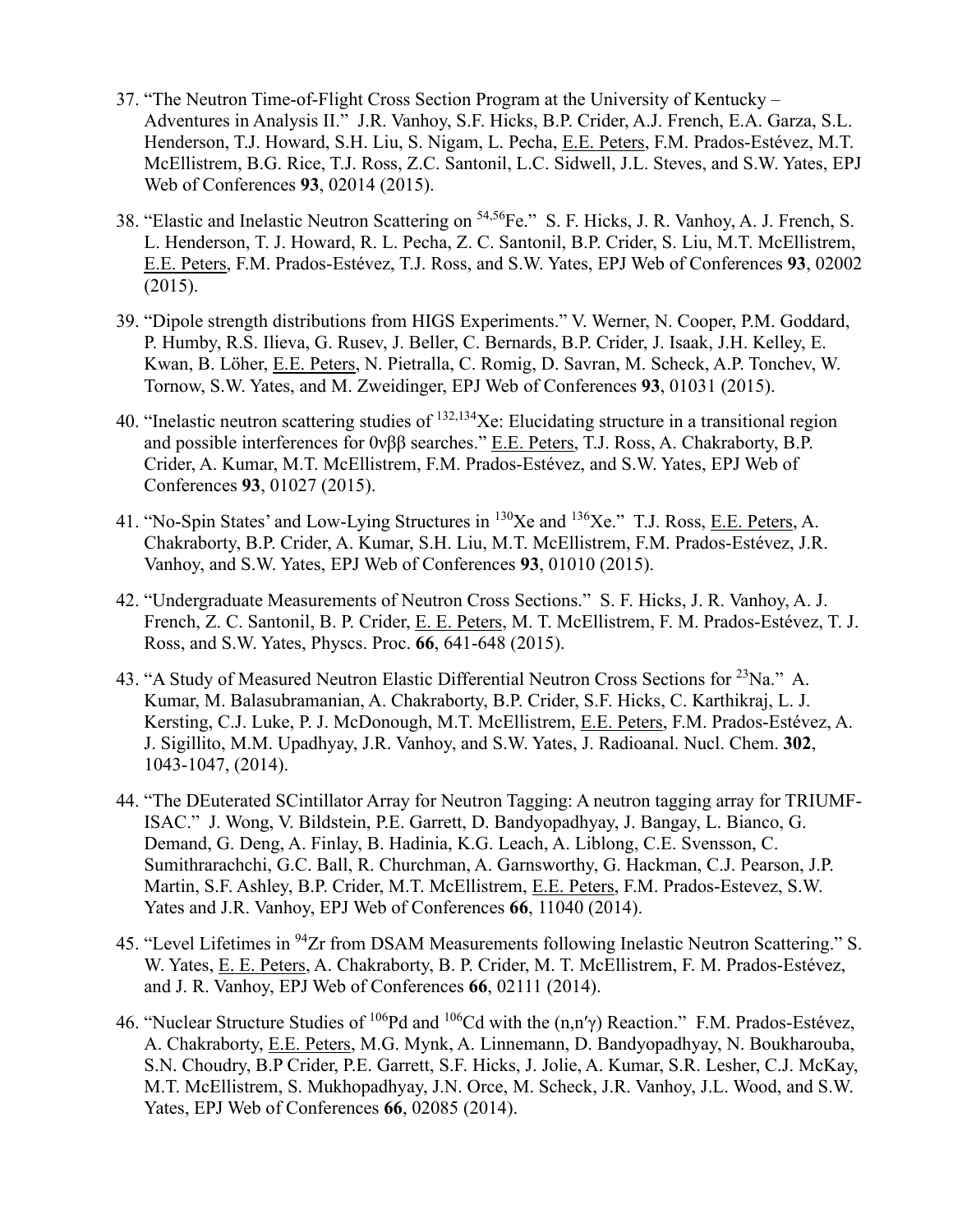- 47. "Inelastic Neutron Scattering on 160Gd." S. R. Lesher, C. Casarella, B. P. Crider, I. Marsh, E. E. Peters, F. M. Prados-Estévez, M. Smith, J. R. Vanhoy, A. Aprahamian, and S. W. Yates, EPJ Web of Conferences **66**, 02063 (2014).
- 48. "Differential Cross Sections for Neutron Elastic and Inelastic Scattering on <sup>23</sup>Na." J. R. Vanhoy, S. F. Hicks, A. Chakraborty, B. R. Champine, B. Combs, B. P. Crider, L. J. Kersting, A. Kumar, C. J. Lueck, P. J. McDonough, M. T. McEllistrem, E. E. Peters, F. M. Prados-Estévez, L. Sidwell, A. Sigillito, D. W. Watts, S. W. Yates, EPJ Web of Conferences **66** 03091 (2014).
- 49. "Dipole response of 76Se above 4 MeV." P. M. Goddard, N. Cooper, V. Werner, G. Rusev, P. D. Stevenson, A. Rios, C. Bernards, A. Chakraborty, B. P. Crider, J. Glorius, R. S. Ilieva, J. H. Kelley, E. Kwan, E. E. Peters, N. Pietralla, R. Raut, C. Romig, D. Savran, L. Schnorrenberger, M. K. Smith, K. Sonnabend, A. P. Tonchev, W. Tornow, and S. W. Yates, Phys. Rev. C **88**, 064308 (2013).
- 50. "Comparison of deuterated and normal liquid scintillators for fast-neutron detection." V. Bildstein, P. E. Garrett, J. Wong, D. Bandyopadhyay, J. Bangay, L. Bianco, B. Hadinia, K. G. Leach, C. Sumithrarachchi, S. F. Ashley, B. P. Crider, M. T. McEllistrem, E. E. Peters, F. M. Prados-Estévez, S. W. Yates, J. R. Vanhoy, Nucl. Instrum. Meth. A **729** (2013) 188–197.
- 51. "Level lifetimes in the stable Zr nuclei: Effects of chemical properties in Doppler-shift measurements." E. E. Peters, A. Chakraborty, B. P. Crider, B. H. Davis, M. K. Gnanamani, M. T. McEllistrem, F. M. Prados-Estévez, J. R. Vanhoy, and S. W. Yates, Phys. Rev. C **88**, 024317 (2013).
- 52. "Collective Structure in 94Zr and Subshell Effects in Shape Coexistence." A. Chakraborty, E. E. Peters, B. P. Crider, C. Andreoiu, P. C. Bender, D. S. Cross, G. A. Demand, A. B. Garnsworthy, P. E. Garrett, G. Hackman, B. Hadinia, S. Ketelhut, Ajay Kumar, K. G. Leach, M. T. McEllistrem, J. Pore, F. M. Prados-Estévez, E. T. Rand, B. Singh, E. R. Tardiff, Z.-M. Wang, J. L. Wood, and S.W. Yates, Phys. Rev. Lett. **110**, 022504 (2013).
- 53. "Elastic and inelastic neutron scattering cross sections for fission reactor applications." S. F. Hicks, A. Chakraborty, B. Combs, B. P. Crider, L. Downes, J. Girgis, L. J. Kersting, A. Kumar, C. J. Lueck, P. J. McDonough, M. T. McEllistrem, E. E. Peters, F. M. Prados-Esétevz, J. Schniederjan, L. Sidwell, A. J. Sigillito, J. R. Vanhoy, D. Watts, and S. W. Yates, AIP Conf. Proc. **1525**, 276 (2013).
- 54. "New decay pattern of negative-parity states at  $N = 90$ ." A. Chakraborty, F. M. Prados-Estévez, S. N. Choudry, B. P. Crider, P. E. Garrett, W. D. Kulp, A. Kumar, M. T. McEllistrem, S. Mukhopadhyay, M. G. Mynk, J. N. Orce, E. E. Peters, J. L. Wood, and S. W. Yates, Phys. Rev. C **86**, 064314 (2012).
- 55. "Status of vibrational structure in 62Ni." A. Chakraborty, J. N. Orce, S. F. Ashley, B. A. Brown, B. P. Crider, E. Elhami, M. T. McEllistrem, S. Mukhopadhyay, E. E. Peters, B. Singh, and S. W. Yates, Phys. Rev. C **83**, 034316 (2011).
- 56. "Undergraduate Measurements For Fission Reactor Applications." S. F. Hicks, L. J. Kersting, C. J. Lueck, P. McDonough, B. P. Crider, M. T. McEllistrem, E. E. Peters, and J. R. Vanhoy, AIP Conf. Proc. **1336**, 738 (2011).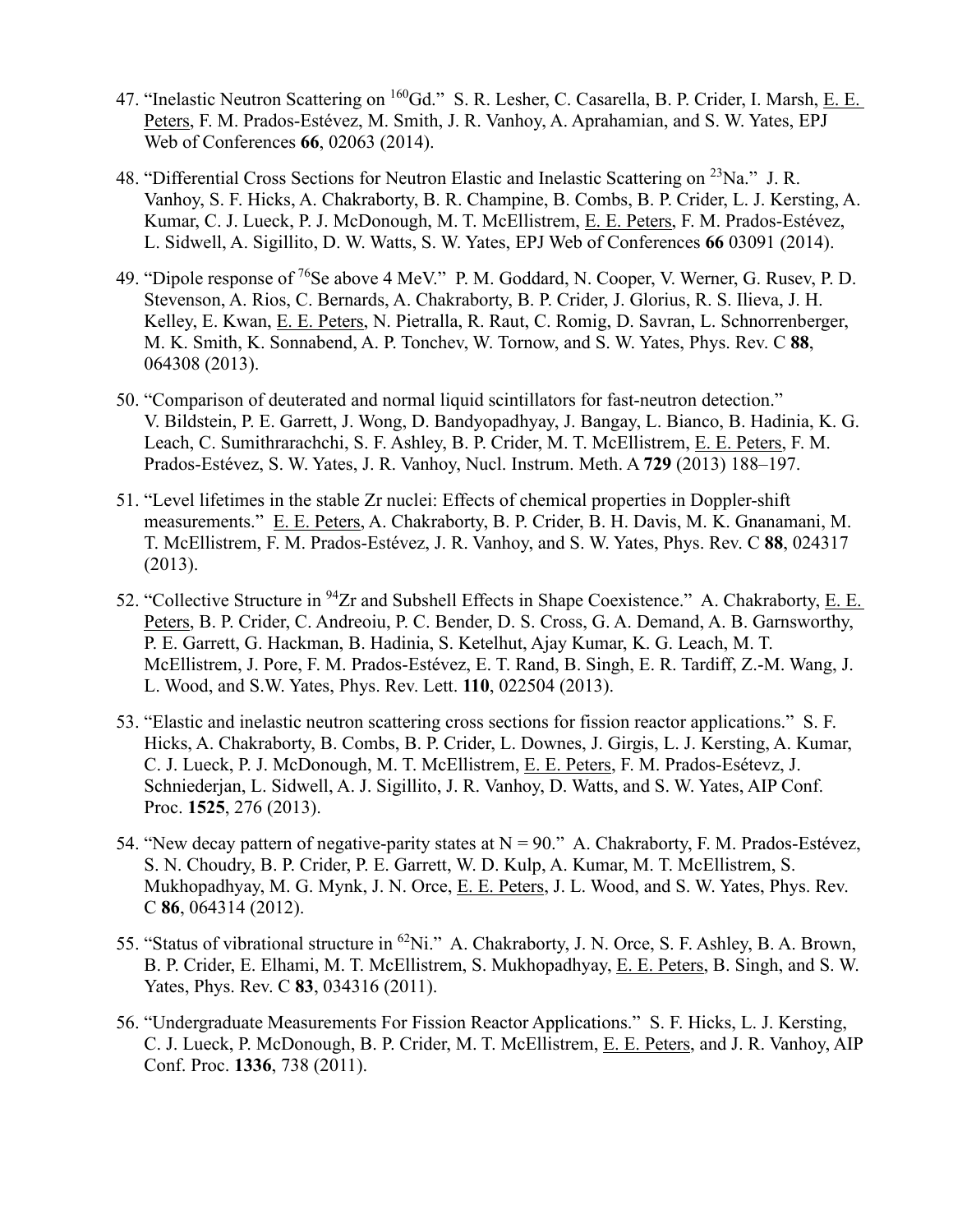- 57. "Multiphonon states in ." S. Mukhopadhyay, M. Scheck, B. Crider, S. N. Choudry, E. Elhami, E. Peters, M. T. McEllistrem, J. N. Orce, and S. W. Yates, Phys. Rev. C **78**, 034317 (2008).
- 58. "Determination of the  $2_1^+ \rightarrow 0_1^+$  transition strengths in <sup>58</sup>Ni and <sup>60</sup>Ni." J. N. Orce, B. Crider, S. Mukhopadhyay, E. Peters, E. Elhami, M. Scheck, B. Singh, M. T. McEllistrem, and S. W. Yates, Phys. Rev. C **77**, 064301 (2008).

#### **Non-peer-reviewed publications:**

- 1. "Using Fast Neutrons to Probe the Structure of Candidates for Neutrinoless Double-Beta Decay." S. W. Yates, S. Mukhopadhyay, B. P. Crider, and E. E. Peters, Proceedings of the DAE Symp. on Nucl. Phys. 63 (2018).
- 2. "Low-lying Positive-parity Band Structure in <sup>150</sup>Nd." A. Chakraborty, F.M. Prados-Estévez, S.N. Choudry, B.P. Crider, P.E. Garrett, W.D. Kulp, A. Kumar, M.T. McEllistrem, S. Mukhopadhyay, M.G. Mynk, J.N. Orce, E.E. Peters, J.L. Wood, and S.W. Yates, Proceedings of the DAE Symposium on Nuclear Physics **59**, 180-181, 2014.
- 3. "Differential cross-section measurements at the University of Kentucky Adventures in analysis." J.R. Vanhoy, S.F. Hicks, B.R. Champine, B.P. Crider, E.A. Garza, S.L. Henderson, S.H. Liu, E.E. Peters, F.M. Prados-Estévez, M.T. McEllistrem, T.J. Ross, L.C. Sidwell, J.L. Steves, and S.W. Yates, Collaborative International Evaluated Library Organisation (CIELO), Workshop Proceedings, 5-8 November 2013, Geel, Belgium, Nuclear Science, NEA/NSC/DOC(2014) **13**, 85-93.
- 4. "Mapping E2 strength and the Status of Vibrational Structure in <sup>106</sup>Pd." A. Chakraborty, F.M. Prados-Estévez, E.E. Peters, M.G. Mynk, D. Bandyopadhyay, N. Boukharouba, S.N. Choudry, B.P. Crider, P.E. Garrett, S.F. Hicks, A. Kumar, S.R. Lesher, C.J. McKay, M.T. McEllistrem, S. Mukhopadhyay, J.N. Orce, M. Scheck, J.R. Vanhoy, J.L. Wood, and S.W. Yates, Proceedings of the DAE Symp. on Nucl. Phys. **58**, 92-93 (2013).
- 5. "Low-lying Structure of 132,134Xe from Inelastic Neutron Scattering." E. E. Peters, A. Chakraborty, B. P. Crider, A. Kumar, F. M. Prados-Estévez, S. F. Ashley, E. Elhami, S. Mukhopadhyay, J. N. Orce, M. T. McEllistrem, S. W. Yates, Capture Gamma-ray Spectroscopy and Related Topics, Proceedings of the Fourteenth International Symposium, World Scientific Publishing Co. Pte. Ltd. 221 (2013).
- 6. "Measurement of the absolute elastic and inelastic differential cross sections for  $^{23}$ Na between 2 and 4 MeV." A. Kumar, A. Chakraborty, B. P. Crider, M. T. McEllistrem, E. E. Peters, F. M. Prados- Estévez, S. W. Yates, Capture Gamma-ray Spectroscopy and Related Topics, Proceedings of the Fourteenth International Symposium, World Scientific Publishing Co. Pte. Ltd. 254 (2013).
- 7. "Dipole response of 76Se up to 9 MeV." V. Werner, N. M. Cooper, P. M. Goddard, M. K. Smith, D. Savran, S. W. Yates, B. P. Crider, E. E. Peters, A. Chakraborty, A. P. Tonchev, G. Rusev, W. Tornow, J. H. Kelley, E. Kwan, R. Raut, F. Reichel, N. Pietralla, C. Romig, M. Scheck, M. Fritzsche, J. Beller, M. Zweidinger, K. Sonnabend, Capture Gamma-ray Spectroscopy and Related Topics, Proceedings of the Fourteenth International Symposium, World Scientific Publishing Co. Pte. Ltd. 421 (2013).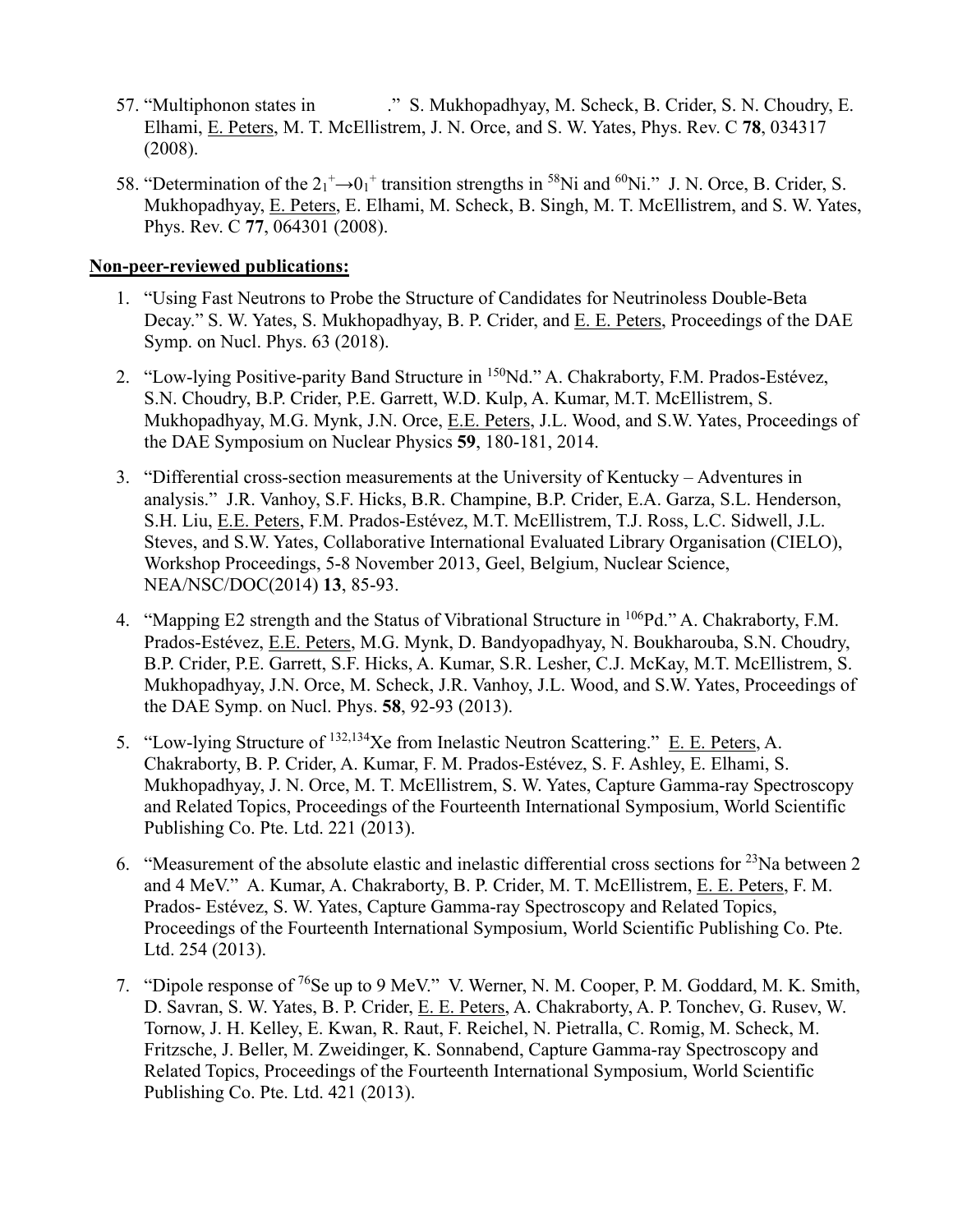- 8. "Transition Rates of Decays from Collective States in <sup>150</sup>Nd." A. Chakraborty, F. M. Prados-Estévez, S. N. Choudry, B. P. Crider, P. E. Garrett, W. D. Kulp, A. Kumar, M. T. McEllistrem, S. Mukhopadhyay, M. G. Mynk, J. N. Orce, E. E. Peters, J. L. Wood, S. W. Yates, Capture Gamma-ray Spectroscopy and Related Topics, Proceedings of the Fourteenth International Symposium, World Scientific Publishing Co. Pte. Ltd. 557 (2013).
- 9. "Nuclear structure studies of <sup>76</sup>Se and <sup>76</sup>Ge from inelastic neutron scattering." B. P. Crider, A. Chakraborty, A. Kumar, E. E. Peters, F. M. Prados-Estévez, M. T. McEllistrem, S. W. Yates, Capture Gamma-ray Spectroscopy and Related Topics, Proceedings of the Fourteenth International Symposium, World Scientific Publishing Co. Pte. Ltd. 566 (2013).
- 10. "Internal conversion electron study of excited states in <sup>76</sup>As." F. M. Prados-Estévez, T. Kibèdi, N Cooper, B. P. Crider, G. D. Dracoulis, R. F. Leslie, E. E. Peters, A. E. Stuchbery, A. P. Tonchev, V. Werner, L. T. Williams, S. W. Yates, Capture Gamma-ray Spectroscopy and Related Topics, Proceedings of the Fourteenth International Symposium, World Scientific Publishing Co. Pte. Ltd. 575 (2013).
- 11. "Low-lying Collective States in <sup>136</sup>Ba." M. Scheck, S. Mukhopadhyay, B. Crider, S. N. Choudry, E. Elhami, E. E. Peters, M. T. McEllistrem, J. N. Orce, S. W. Yates, AIP Conference Proceedings, **1090**, 253 (2009) (Capture Gamma-Ray Spectroscopy and Related Topics).

## **Contributed talks/presentations:**

- 1. "Studies of the Stable Xe Isotopes from Inelastic Neutron Scattering and Shell Model Calculations." E.E. Peters, B.P. Crider, A.D. Stuchbery, P. Van Isacker, S.W. Yates. APS Fall Meeting of the Division of Nuclear Physics 2018, Waikoloa, HI, oral
- 2. "The Structure of the Stable Xe Isotopes from Inelastic Neutron Scattering and Shell Model Calculations." E.E. Peters, B.P. Crider, T.J. Ross, A.E. Stuchbery, S.W. Yates. Nuclear Structure 2018, Michigan St. University, East Lansing, MI, oral
- 3. "Level lifetimes and the nuclear structure of 134,136Xe from inelastic neutron scattering." E.E. Peters, A. Chakraborty, B.P. Crider, T. J. Ross, S.F. Ashley, E. Elhami, S.F. Hicks, A. Kumar, S.H. Liu, M.T. McEllistrem, S. Mukhopadhyay, J.N. Orce, F.M. Prados-Estévez, S. W. Yates. APS Fall Meeting of the Division of Nuclear Physics 2017, Pittsburgh, PA, oral
- 4. "Probing the structure of the stable Xe isotopes with inelastic neutron scattering." E. E. Peters, T. J. Ross, B. P. Crider, M. T. McEllistrem, and S. W. Yates. 16<sup>th</sup> International Symposium on Capture Gamma-ray Spectroscopy and Related Topics 2017, Shanghai, China, oral
- 5. "The University of Kentucky Accelerator Laboratory." E. E. Peters. ARUNA workshop at the Low-energy Community Meeting 2016, University of Notre Dame, Notre Dame, IN, oral
- 6. "Revealing the structure of 106Pd." E. E. Peters, F. M. Prados-Estévez, A. Chakraborty, M. G. Mynk, S. N. Choudry, B. P. Crider, P. E. Garrett, D. Bandyopadhyay, S. F. Hicks, A Kumar, S. R. Lesher, C. J. McKay, M. T. McEllistrem, J. N. Orce, M. Scheck, J. R. Vanhoy, J. L. Wood, and S. W. Yates. Nuclear Structure 2016, Knoxville, TN, poster
- 7. "The search for an E(5) critical-point nucleus among the stable xenon isotopes." E.E. Peters, T.J. Ross, A. Chakraborty, B.P. Crider, A. Kumar, F.M. Prados-Estévez, S.F. Ashley, M.T. McEllistrem, and S.W. Yates. APS Fall Meeting of the Division of Nuclear Physics 2015, Santa Fe, NM, oral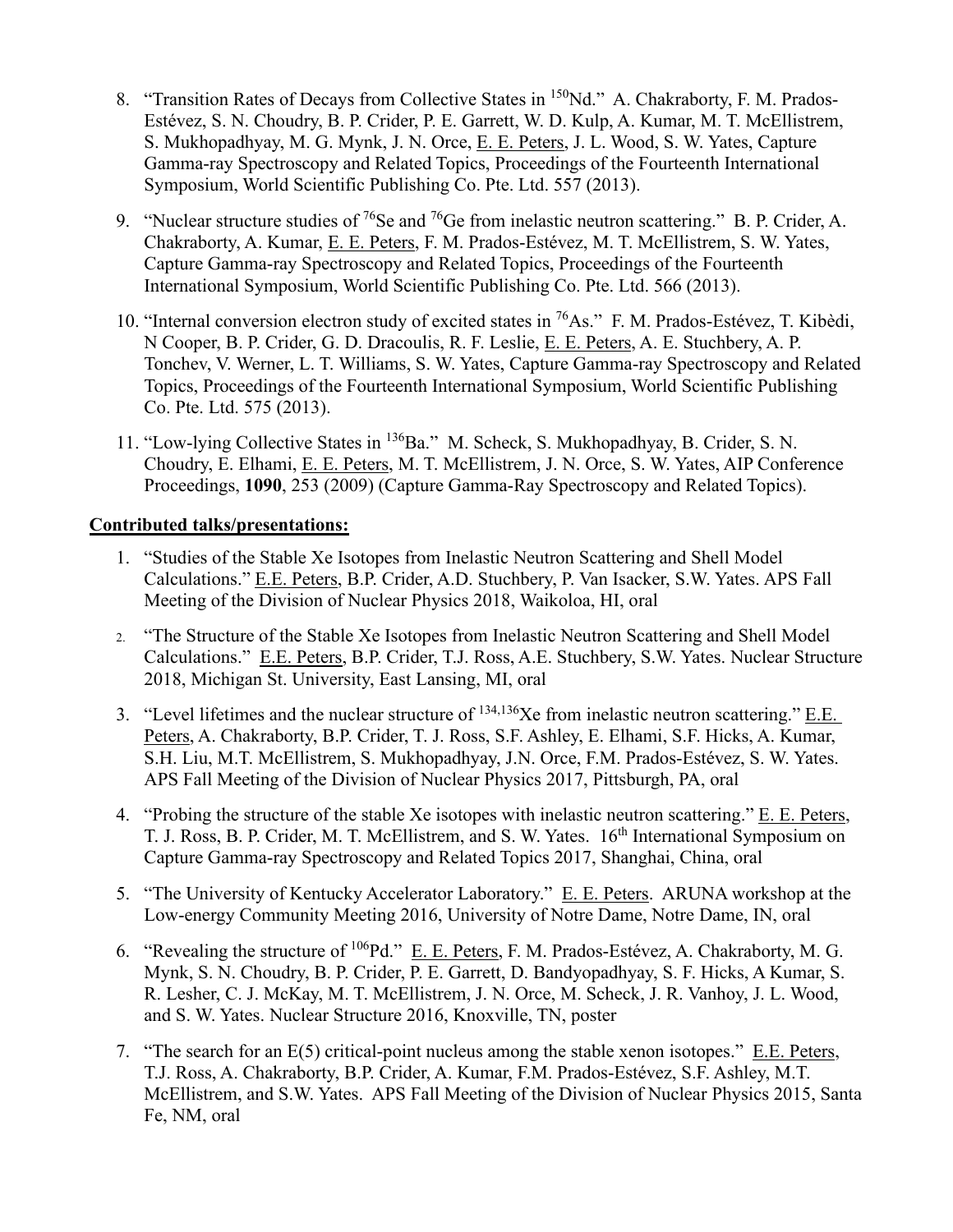- 8. "Nuclear Photography." E.E. Peters. University of Kentucky Postdoctoral Symposium 2015, Lexington, KY, oral
- 9. "The structure of <sup>132,134</sup>Xe from inelastic neutron scattering measurements." E.E. Peters, T.J. Ross, A. Chakraborty, B.P. Crider, A. Kumar, M.T. McEllistrem, F.M. Prados-Estévez, S.W. Yates. 2015 Gordon Research Conference on Nuclear Chemistry, New London, NH, poster
- 10. "Inelastic neutron scattering studies of 132,134Xe: Elucidating structure in a transitional region and possible interferences for 0νββ searches." E. E. Peters, T. J. Ross, A. Chakraborty, B. P. Crider, A. Kumar, M. T. McEllistrem, F. M. Prados-Estévez, S. W. Yates. 15<sup>th</sup> International Symposium on Capture Gamma-ray Spectroscopy and Related Topics 2014, Dresden, Germany, oral
- 11. "The nuclear structure of 132,134Xe: Relevance to shape transitions and neutrinoless double-beta decay." Erin E. Peters, Anagha Chakraborty, Benjamin P. Crider, Ajay Kumar, Marcus T. McEllistrem, Francisco M. Prados-Estevez, Timothy J. Ross, Steven W. Yates. ACS National Meeting August 2014, San Francisco, CA, oral
- 12. "The University of Kentucky Accelerator Laboratory." E. E. Peters. ARUNA Workshop 2014, University of Notre Dame, Notre Dame, IN, oral
- 13. "Level lifetimes in 132,134Xe from inelastic neutron scattering." E. E. Peters, A. Chakraborty, B. P. Crider, A. Kumar, F. M. Prados-Estévez, S. F. Ashley, M. T. McEllistrem, S. W. Yates. APS Fall Meeting of the Division of Nuclear Physics 2013, Newport News, VA, oral
- 14. "Level lifetimes in <sup>94</sup>Zr: From anomaly to resolution." Erin E. Peters, Anagha Chakraborty, Benjamin P. Crider, Ajay Kumar, Marcus T. McEllistrem, Francisco M. Prados-Estévez, Steven W. Yates. 245<sup>th</sup> ACS National Meeting April 2013, New Orleans, LA, oral
- 15. "The Nuclear Structure of 94Zr: From anomaly to resolution." Erin E. Peters. University of Kentucky Department of Chemistry seminar, December 7, 2012, oral
- 16. "A New Investigation of 94Zr with the (n,n'γ) Reaction." E. E. Peters, A. Chakraborty, B. P. Crider, A. Kumar, M. T. McEllistrem, F. M. Prados-Estévez, S. W. Yates. APS Fall Meeting of the Division of Nuclear Physics 2012, Newport Beach, CA, oral
- 17. "Low-Lying Structure of 132,134Xe from Inelastic Neutron Scattering." E. E. Peters, A. Chakraborty, B. P. Crider, A. Kumar, F. M. Prados-Estévez, S. F. Ashley, E. Elhami, S. Mukhopadhyay, J. N. Orce, M. T. McEllistrem, and S. W. Yates. Nuclear Structure 2012, Argonne National Laboratory, IL, poster
- 18. "Low-lying Structure of 132,134Xe from Inelastic Neutron Scattering." E. E. Peters, A. Chakraborty, B. P. Crider, A. Kumar, F. M. Prados-Estévez, S. F. Ashley, E. Elhami, S. Mukhopadhyay, J. N. Orce, M. T. McEllistrem, S. W. Yates. 14<sup>th</sup> International Symposium on Capture Gamma-ray Spectroscopy and Related Topics 2011, Guelph, Ontario, Canada, oral
- 19. "Low-lying Structure of 132Xe from Inelastic Neutron Scattering." E. E. Peters, A. Chakraborty, B. P. Crider, A. Kumar, F. M. Prados-Estévez, S. F. Ashley, M. T. McEllistrem, S. W. Yates. APS Fall Meeting of the Division of Nuclear Physics 2011, East Lansing, MI, oral
- 20. "Low-lying Structure of 134Xe from Inelastic Neutron Scattering." E. E. Peters, B. P. Crider, S. F. Ashley, M. T. McEllistrem, S. W. Yates. APS Fall Meeting of the Division of Nuclear Physics 2010, Santa Fe, NM, oral